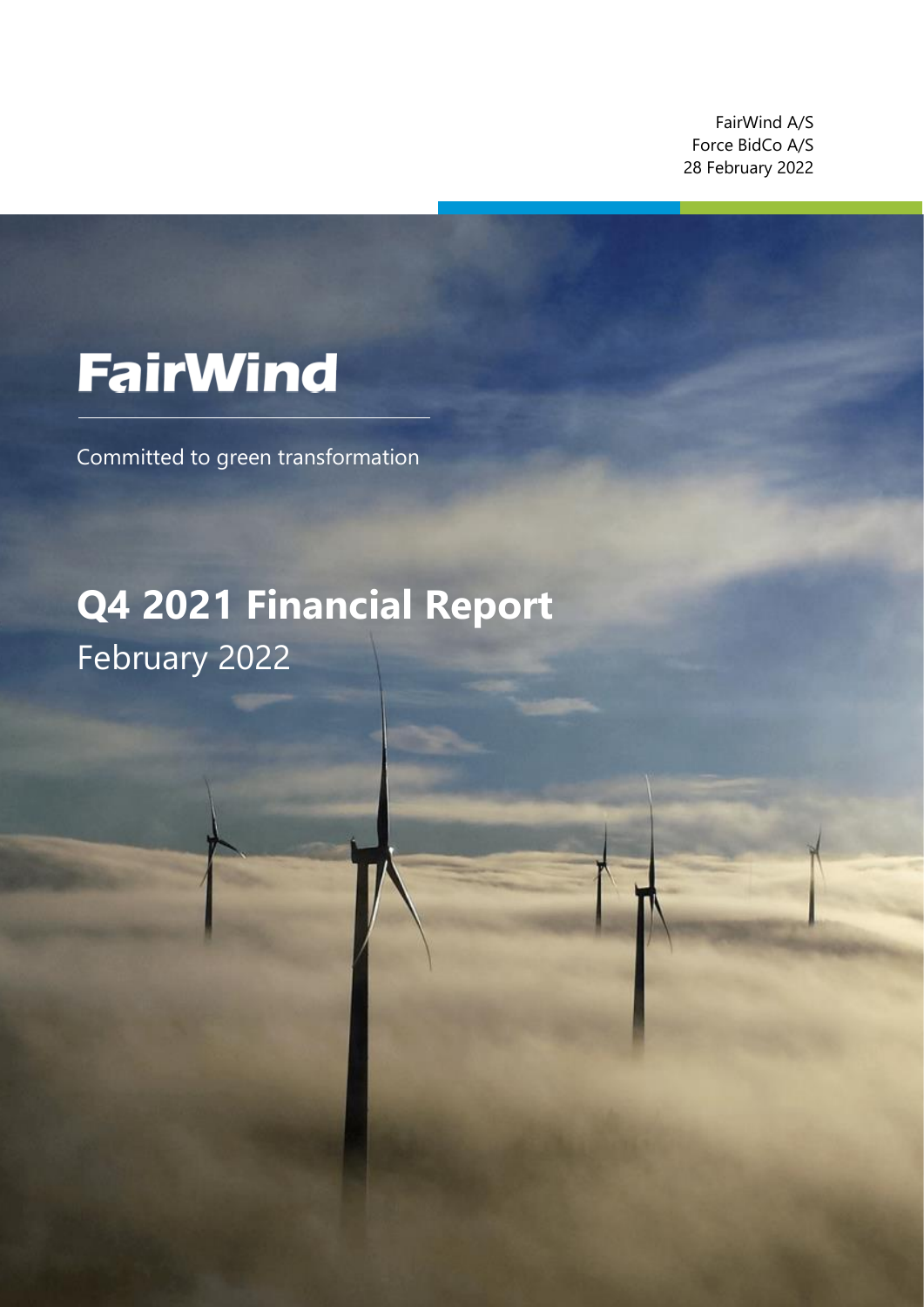## About Fairwind

Force BidCo A/S is the parent company to FairWind A/S.

FairWind is the global market leader within onshore wind turbine installation, with a strong presence also within offshore and service. With its global presence and capabilities, FairWind is strategic partner and sub-supplier to wind turbine OEMs in +40 countries. The company is headquartered in Vejle, Denmark, with its main technician hub in Stettin, Poland.

z

The underlying market is growing rapidly, as renewable energy is enjoying political support and support of the public. In addition, technology advancements make renewables an increasingly attractive energy source. Renewable energy sources will account for all growth in energy generation towards 2050 and wind is the single biggest contributor to the energy transition.

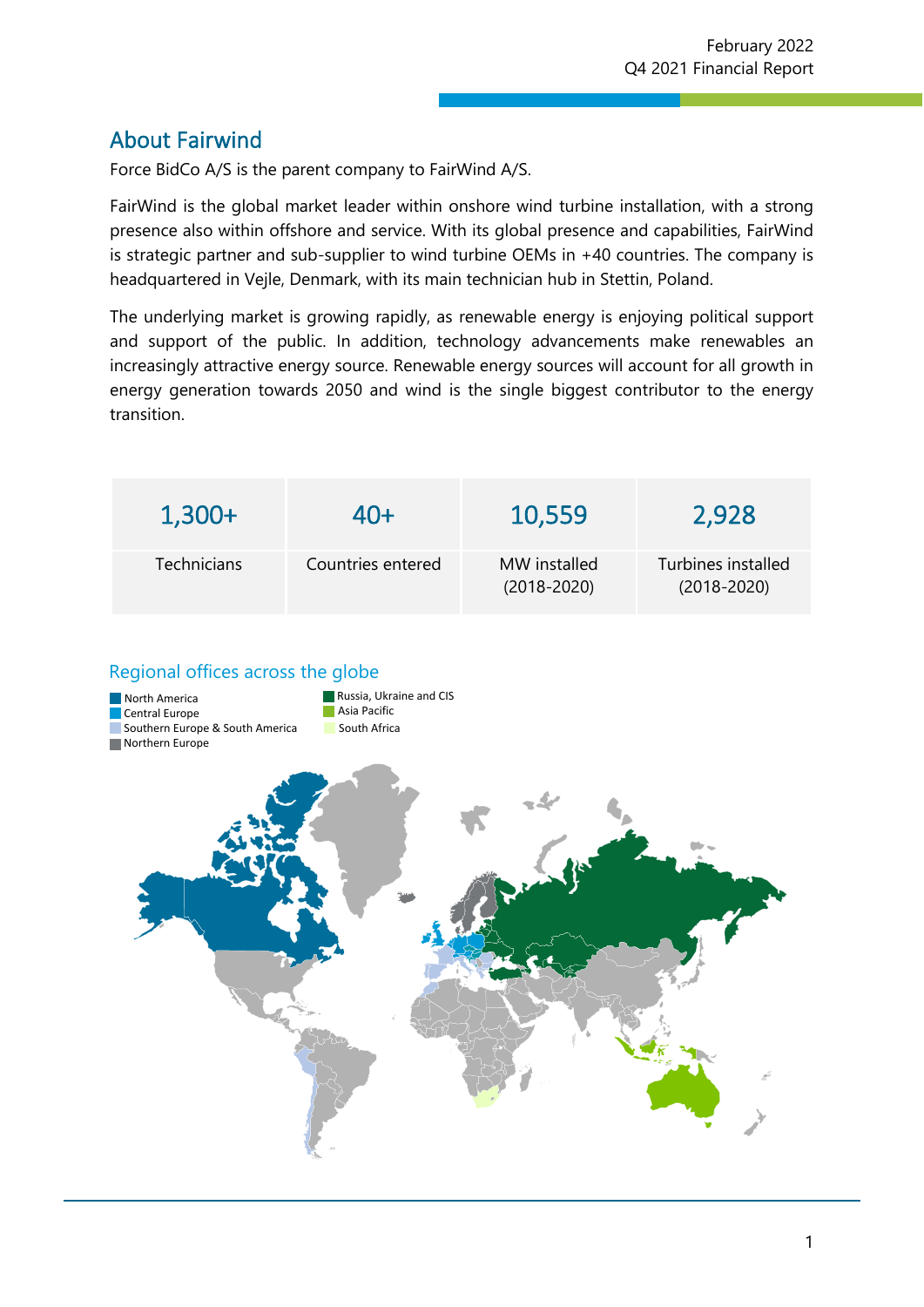## Highlights interim report for Q4 2021

Fourth quarter 2021, FairWind A/S

- Total revenue of DKK 260m
- Reported EBITDA of DKK 26m
- Profit for the period amounted to DKK 20m

#### Financial review

As FairWind A/S was acquired by Force BidCo A/S on the 28<sup>th</sup> of September 2021. Accounts for both companies will be shown in the report. FairWind A/S will by July 2022 (within 12 months from issuing the bond) change accounting policy to IFRS. The company is currently reporting under Danish GAAP.

z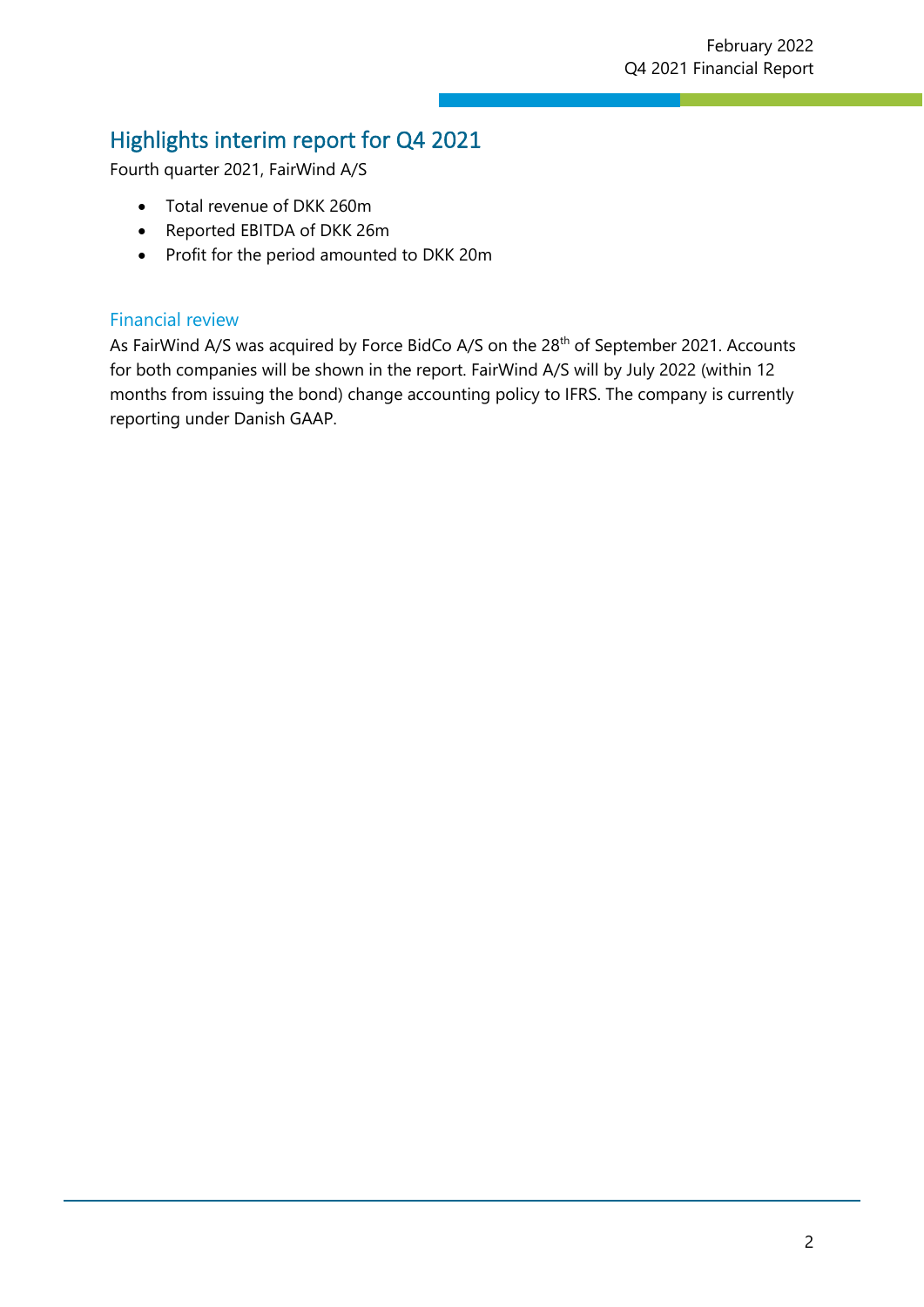## **Message from CEO**

The fourth quarter of the year reached a turnover of 260.2 mill. DKK and profit of 20.3 mill. DKK, giving us a strong finish to the financial year.

z

#### **Following the market developments**

Though Q4 turnover is lower than we expected entering 2021, we have managed to deliver higher than expected profit for the quarter. The reduction in the turnover is coming from market conditions as flagged already in the Q3 report, component delays due to transport, the increased price of transport, as well as the increased price of steel.

We expect a better start for the year 2022, compared to 2021, with more turnover from the beginning of the year, which is partly connected to postponed projects and from our customers' strong pipeline. We still see some of the challenges in 2021 to continue in 2022. Rising energy prices, disruptions in the supply



chain, as well as the accelerated price inflation on salary, raw materials, transport, and turbine components, all continue to impact Fairwind and its operating environment.

As already mentioned in our Q3 reporting, we still see a strong opportunity in the fact that Vestas, to whom we are a strategic partner, has acquired the full ownership of MHI. This puts FairWind in a much stronger position for supporting Vestas in future offshore projects. To support this expected growth, which we also expect in onshore, we are focused on educating even more skilled technicians, of which we currently educated 445 in 2021, mostly from our own academy, making us a market-leading supplier of technicians to the market.

Overall, 2021 has been a bit challenging in terms of growth, but the organization has still delivered a great performance. We are looking into an increaslingly strong market in 2022.

**John Funch, CEO FairWind**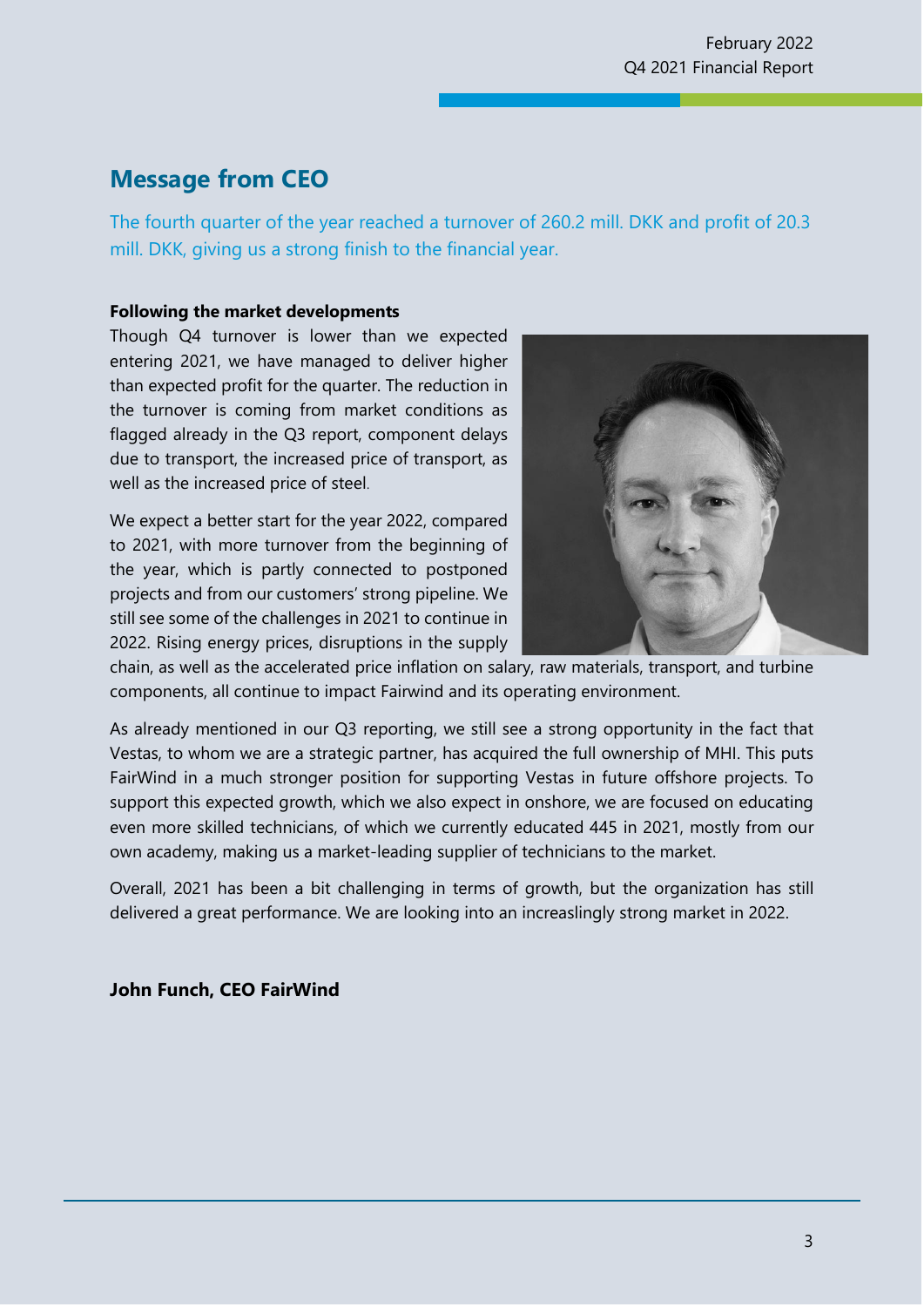## **Profit & Loss Statement – Consolidated**

|                                     | <b>FairWind A/S</b> | <b>Force BidCo</b><br>A/S | <b>FairWind A/S</b> | <b>Force BidCo</b><br>A/S |
|-------------------------------------|---------------------|---------------------------|---------------------|---------------------------|
| <b>DKK '000</b>                     | Q4 2021             | Q4 2021                   | <b>YTD 2021</b>     | <b>YTD 2021</b>           |
| Net revenue                         | 260.202             | 260.202                   | 978.070             | 267.236                   |
| Direct costs                        | (194.185)           | (194.185)                 | (755.599)           | (199.621)                 |
| Personnel expenses                  | (16.736)            | (17.360)                  | (79.009)            | (17.819)                  |
| Other external expenses             | (20.776)            | (22.304)                  | (71.040)            | (24.939)                  |
| Depreciation and amortization       | (5.106)             | (5.106)                   | (18.573)            | (5.192)                   |
| <b>Operating profit/loss</b>        | 23.399              | 21.247                    | 53.849              | 19.665                    |
|                                     |                     |                           |                     |                           |
| <b>Financial result</b>             | 6.097               | 5.808                     | (1.793)             | (7.414)                   |
| <b>Profit/loss before taxes</b>     | 29.496              | 27.055                    | 52.056              | 12.251                    |
|                                     |                     |                           |                     |                           |
| <b>Taxes</b>                        | (7.368)             | (6.764)                   | (11.452)            | (3.063)                   |
| Profit/loss for the period          | 22.128              | 20.291                    | 40.604              | 9.188                     |
| Reporting: Danish GAAP              |                     |                           |                     |                           |
| Non-GAAP:<br><b>Adjusted EBTDA</b>  | 31.705              | 29.553                    | 75.622              | 28.057                    |
| Non recurring items                 | (3.200)             | (3.200)                   | (3.200)             | (3.200)                   |
| Depreciation and amortization       | (5.106)             | (5.106)                   | (18.573)            | (5.192)                   |
| <b>Operating profit/loss (GAAP)</b> | 23.399              | 21.247                    | 53.849              | 19.665                    |

z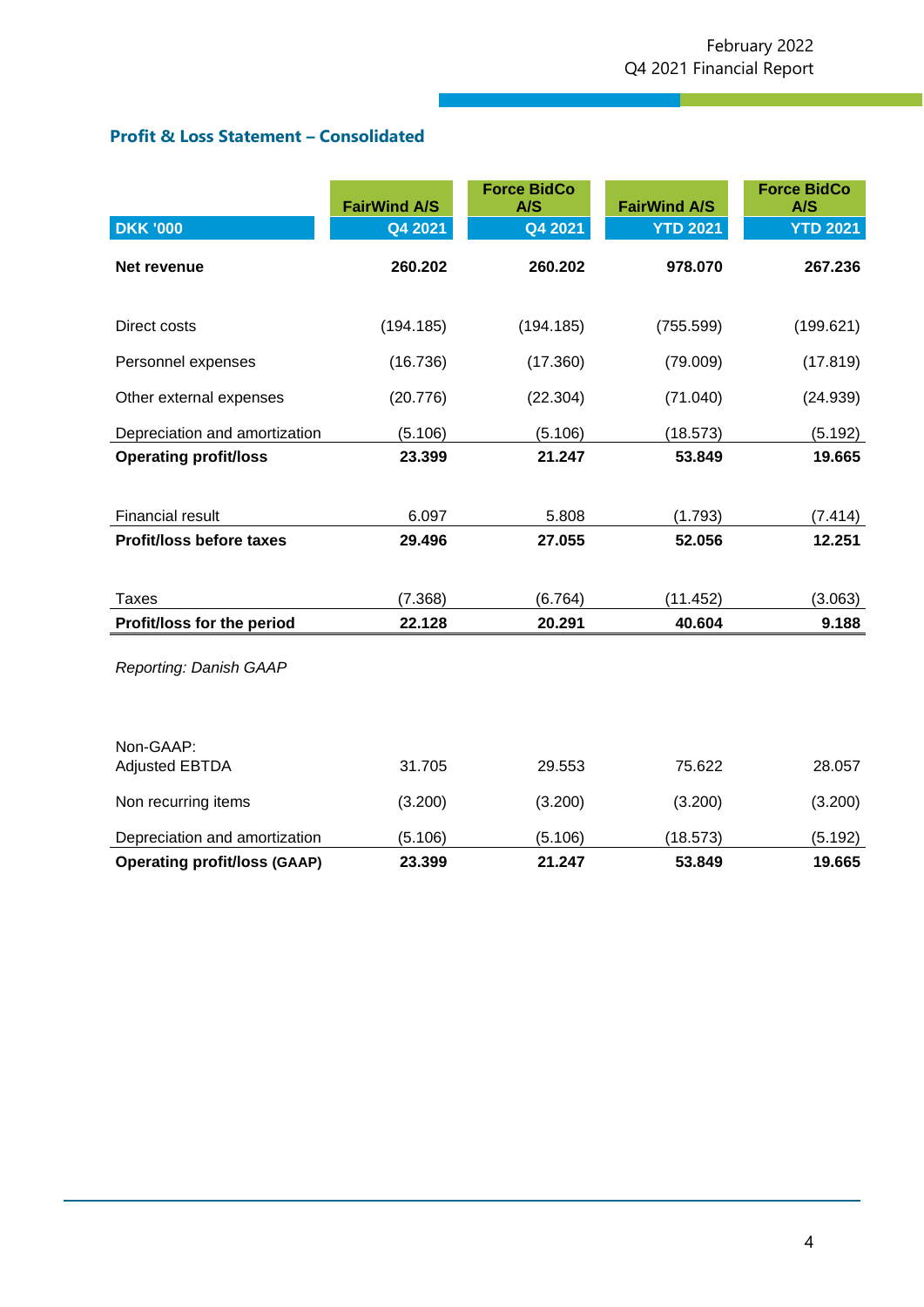z

## **Balance Sheet**

|                                     | <b>FairWind A/S</b> | <b>Force BidCo A/S</b> |
|-------------------------------------|---------------------|------------------------|
| <b>DKK '000</b>                     | 31.12.2021          | 31.12.2021             |
| <b>Assets</b>                       |                     |                        |
|                                     |                     |                        |
| Goodwill                            | 14.958              | 480.317                |
| Tangible fixed assets               | 28.378              | 28.378                 |
| <b>Financial assets</b>             |                     |                        |
| <b>Total fixed assets</b>           | 43.336              | 508.695                |
|                                     |                     |                        |
| Trade receivables                   | 206.878             | 206.878                |
| Work in progress                    | 95.324              | 95.324                 |
| Inventory                           | 2.333               | 2.333                  |
| Intercompany receivables            |                     |                        |
| Other receivables                   | 12.539              | 12.638                 |
| Accrued courses                     | 14.105              | 14.105                 |
| Deferred tax                        | 8.735               | 8.735                  |
| Other accruals                      |                     | 11.641                 |
| Cash                                | 61.668              | 79.575                 |
| <b>Total current assets</b>         | 401.582             | 431.229                |
| <b>Total assets</b>                 | 444.918             | 939.924                |
|                                     |                     |                        |
| <b>Equity and liabilities</b>       |                     |                        |
|                                     |                     |                        |
| <b>Equity</b>                       | 130.037             | 350.078                |
|                                     |                     |                        |
| Long term liabilities               | 97.512              | 371.893                |
| <b>Credit institutions</b>          | 34.525              | 34.525                 |
| Trade payables                      | 47.160              | 47.652                 |
| Accrued costs (reservations)        | 103.493             | 103.493                |
| Other liabilities                   | 32.191              | 32.283                 |
| <b>Short term liabilities</b>       | 217.369             | 217.953                |
|                                     |                     |                        |
| <b>Total liabilities</b>            | 314.881             | 589.846                |
| <b>Total equity and liabilities</b> | 444.918             | 939.924                |
|                                     |                     |                        |

*Reporting: Danish GAAP*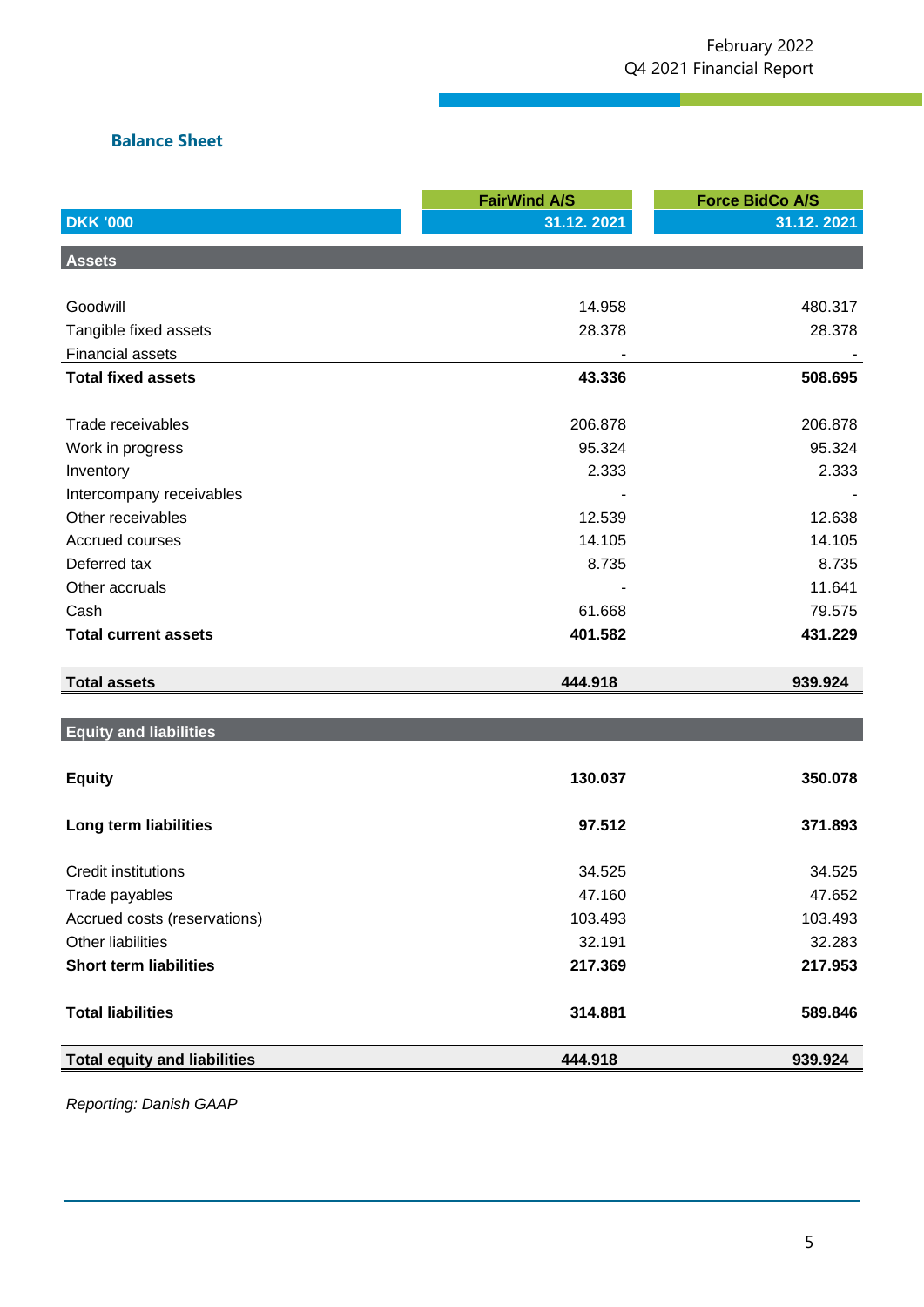#### **Cash Flow Statement**

|                                                       | <b>FairWind A/S</b> | <b>Force BidCo A/S</b> |
|-------------------------------------------------------|---------------------|------------------------|
| <b>DKK '000</b>                                       | $1.10 - 31.12.2021$ | $1.10 - 31.12.2021$    |
| Cash flow from operations<br>Cash flow from investing | (7.371)             | (8.870)                |
| activities<br>Cash flow from financing<br>activities  | (7.835)             | (7.835)                |
| Net increase/decrease in cash                         | (15.206)            | (16.705)               |
| Cash starting balance                                 | 42.350              | 61.756                 |
| <b>Cash ending balance</b>                            | 27.144              | 45.051                 |

z

*Reporting: Danish GAAP*